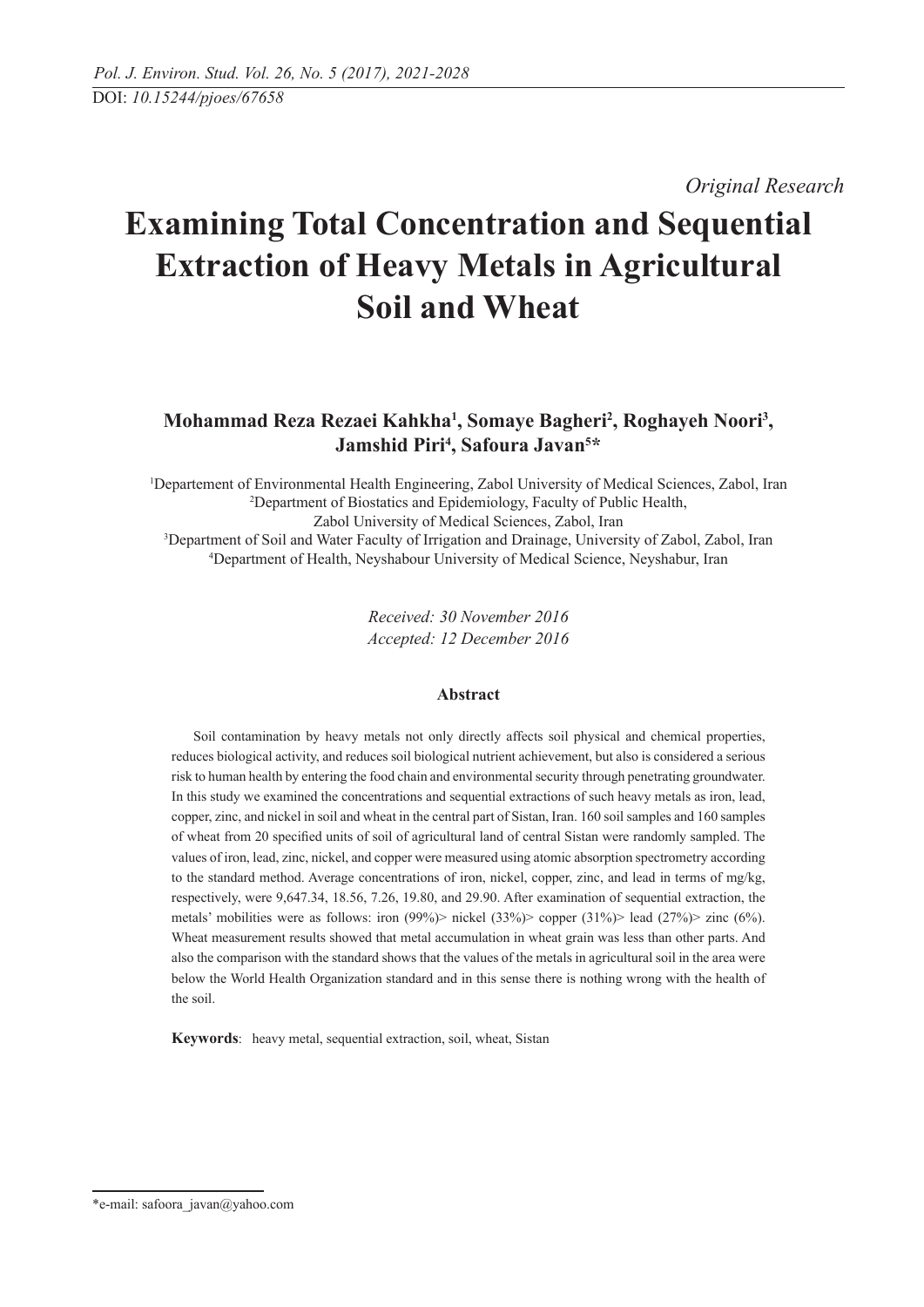#### **Introduction**

Soil is an important and valuable natural source. Several factors can affect soil contamination. Heavy metals due to their physiological effects on living beings in low concentrations are important. The metals, due to their toxicity, stability, and bio-aggregation, are a serious and hazardous environmental contaminant [1-2]. They have the potential to pollute soil and water and can be scattered and aggregated in plants and animals [3]. They also can increase chronic and intensified toxicity of the food chain by bio-aggregation [4]. Heavy metals also can be in different chemical forms where each form has its own mobility, availability to living beings, chemical reactions, and toxicity. Hence using heavy metals' spatial form and type of link, their availability for living beings and forms entering the environment over time can be studied [5]. In fact, heavy metals' mobility in the environment depends on their chemical form and type of link [6]. Sequential extraction method is one of the methods to understand heavy metals' values in soil and sediment.

Also, some forms of elements can enter water and affect ecosystem living beings. In other words, heavy metals' mobility and their absorption by living beings can be studied [7]. So far several studies have been conducted on total concentration and sequential extraction of heavy metals in different areas of soil. In 2002 Sterckemen et al., by evaluating agricultural land soil contaminated with eight heavy elements surrounding two fusers in D (northern France), reported that atmospheric dust caused by two plants producing lead and zinc caused the pollution of soil surrounded by lead, zinc, cadmium, copper, mercury, indium, and silver, and the correlation between elements' concentrations based on the industrial area is different [8].

In a study conducted by Kahkha et al. that examined heavy metals' values in agricultural soil and plants irrigated with urban wastewater, the results showed that lead values in three stations and in all plant species was less than the allowed limit, and in agricultural soil was higher than the allowed limit. Cadmium and zinc values in all plant species as well as agricultural soil was within the allowed range, and irrigating agricultural land with wastewater caused heavy metals' aggregation in soil and plants [9]. Honggang et al. (2010) examined heavy metals in water, soil, and plants in riparian wetlands in southern China along the Pearl River, and the results showed that values of cadmium, chromium, copper, nickel, lead, and zinc in soil were more than plants and more in plants than water. Only in lead was a correlation found between its value in soil and plants [10]. Diz (2002) conducted a study in Pennsylvania in which values of some of heavy metals and organic pollutants were compared with sediment quality standard values of Canada and the United States. According to the results, values of all heavy metals investigated were more than the minimum effect, and values of cadmium, lead, zinc, and nickel were more than likely to effect concentrations, and values of copper were less than this amount [11]. Andrade et al. (2010) examined

different phases of cadmium, chromium, copper, nickel, lead, and zinc in sediments in Poxim in northern Brazil, and the results showed that Zinc had the highest amount in the exchange phase, and much chromium was found in the remaining phase. The risk assessment carried out on the metals also showed that nickel had the lowest risk (RAC <10%) and lead had the highest level of risk (RAC> 30%) [12].

Nemati et al. (2011) in Malaysia conducted a study on various phases of heavy metals (zinc, copper, lead, cadmium, chromium, cobalt, nickel) in Sungai Buloh River sediment, and the results showed that chromium, copper, and lead had risks lower than 10%, but cobalt, zinc, and cadmium had moderate risk [13]. Castillo et al. (2011) conducted sequential extraction of heavy metals (copper, nickel, chomiumr, lead, and cadmium) in three steps using a microwave in which chromium and lead had the most part of the exchange [14]. Xiao et al. (2012) conducted sequential extraction of nickel and chromium sediments in southern China's Pearl River. In this study, the five-step extraction method was used and the effect of time on the metals was considered. Also, the effect of time on the concentration of metals has been considered [15]. Gao et al. (2012) conducted a study on sediment pollution on the shores of Bohai Bay in Taiwan, for which different concentrations and phases of cadmium, chromium, copper, nickel, lead, and zinc were measured. All the elements in the entire area (except cadmium and lead in some stations) had little mobility. However, the results showed that cadmium, due to low concentrations, is unlikely to have a negative impact on the environment [16].

The purpose of this study was to examine heavy metals' values in agriculture soil and wheat of the central part of Zabol, and also calculate the rate of availability of these metals for living beings in the area.

#### **Material and Methods**

#### The Study Area

Sistan-Baluchistan Province, with an area of 187,502 km2 , compromises 11.5% of the country. The central part is one of Zabol parts in Sistan-Baluchistan Province, in which the majority of the population's income is from agriculture (Fig. 1).

The main source of water supply of Sistan plain is the Hirmand River. In fact, it is an area lifeline that originates from the mountains of the Hindu Kush and the highlands of Baba Yaghma 40 miles West of Kabul, Afghanistan.

#### Sampling

This study is descriptive cross-sectional that was conducted in 2014 on agricultural land under wheat cultivation in central Sistan. These zone are relatively far away (about 20 km) from other possible sources of contamination such as human and industrial sewage of Zabol, and is unaffected by these sources. The type of soil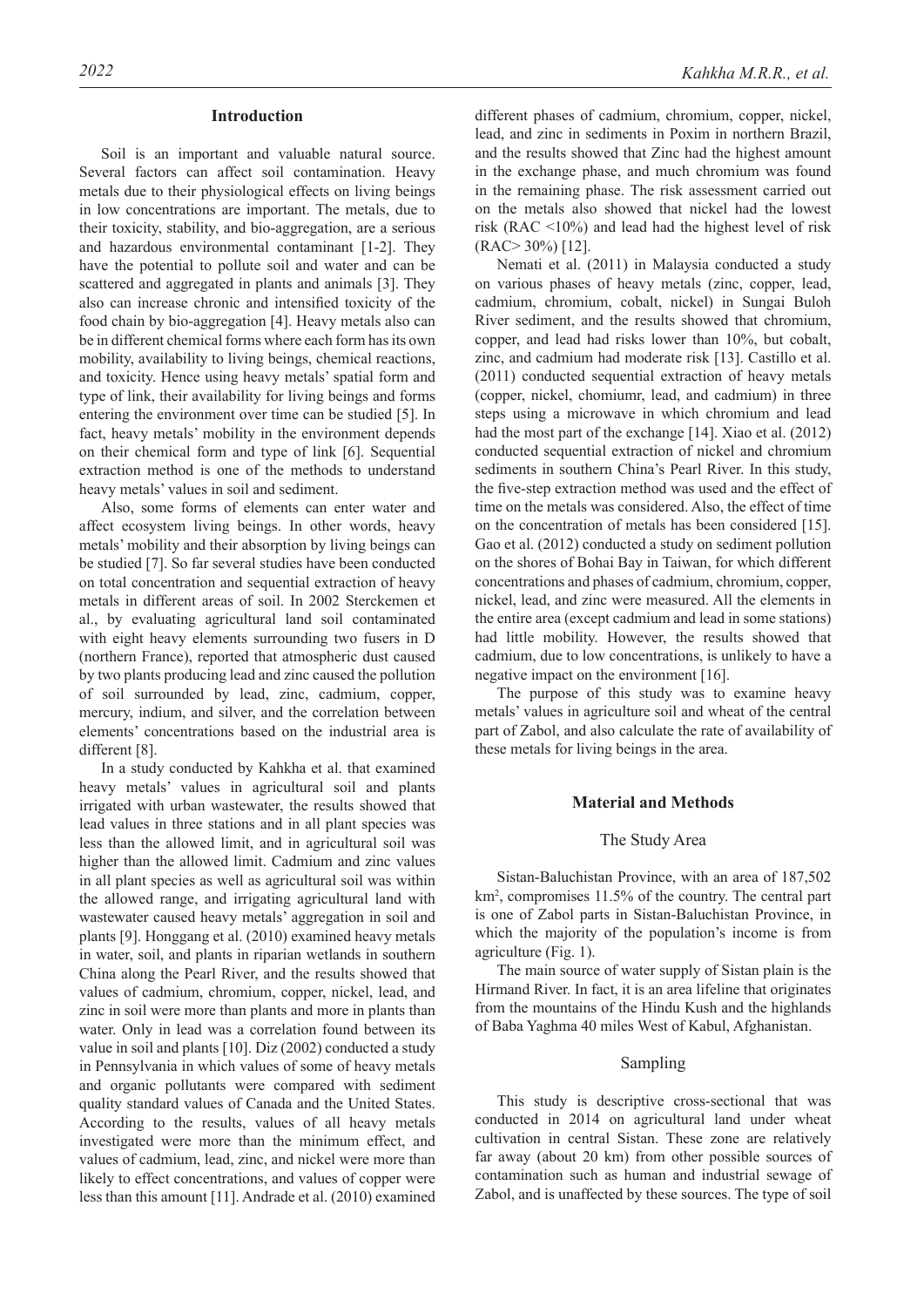

Fig. 1. Zabol map and location of sampling points.

in these places is silty loam that contains 50% or more silt and  $12-27\%$  clay, or 50-80% silt and  $\leq 12\%$  clay. To do this sampling, 10 hectares of agricultural lands were divided into 20 units each of eight samples per unit of agricultural soil, to a depth of 0 to 20 cm of soil. The total number of samples was 160. Soil samples taken were transferred into a sterile sampling container.

#### **Experiments**

#### *Determining heavy metals' total concentration*

The total concentration of heavy metals was determined as follows: First, 1 g of the sample was weighed and placed in a platinum crucible. Then soil was moistened with a few drops of sulfuric acid, and 5 ml of hydrofluoric acid and 0.5 ml of perchloric acid were added. The soil and acid mixture was placed on a heater until perchloric acid was vaporized. After cooling, 5 ml of hydrofluoric acid was added, and the crucible was capped and placed in a sand bath under 200-225ºC to completely dry the contents of the crucible. Then the crucible was cooled and 2 ml of water and a few drops of perchloric acid were added and left in the sand bath to be dried and cooled. 5 ml of hydrochloric acid 6 N and 5 ml of water were added to the dried and cooled sediment. The crucible was placed on the heater until it reached the boiling point. Finally, when the remaining sediment was totally digested in hydrochloric acid, the samples were transferred to a 50-ml container and the desired volume was obtained. All analysis procedure was replicated three times and the average of results was reported [17].

#### *Determining Enrichment Factor*

The enrichment factor (EF) can be used to evaluate the environmental contamination of an area. This factor is calculated based on the amount of a given metal and its concentration in the earth's crust.

The equation below shows how EF is calculated [18]:

$$
EF = ((XFe)s) / ((XFe)_c)
$$

…where X is the concentration of a given metal (as underground reference elements), and s and c are the concentration in sediment and the earth's crust, respectively. No acceptable ranking or classification had been proposed prior to that of Sutherland in 2000, which is presented in Table 5 [19].

#### *Geo accumulation index*

Another common method to estimate heavy metal contamination in sediments is to measure the proportion of heavy metal concentration in sediment to the background concentration of the metal using Igeo and Ipoll indices first introduced in 1969 (Table 6) [20].

Igeo = Log2 (Cn/1.5\*Bn) Ipoll = Log2 (Cn/Bn)

…where Igeo is the geoaccumulation index or contamination intensity index, Cn is heavy metal concentration in the sediment, and Bn is background concentration of the heavy metal in the earth's crust (element concentration in shale).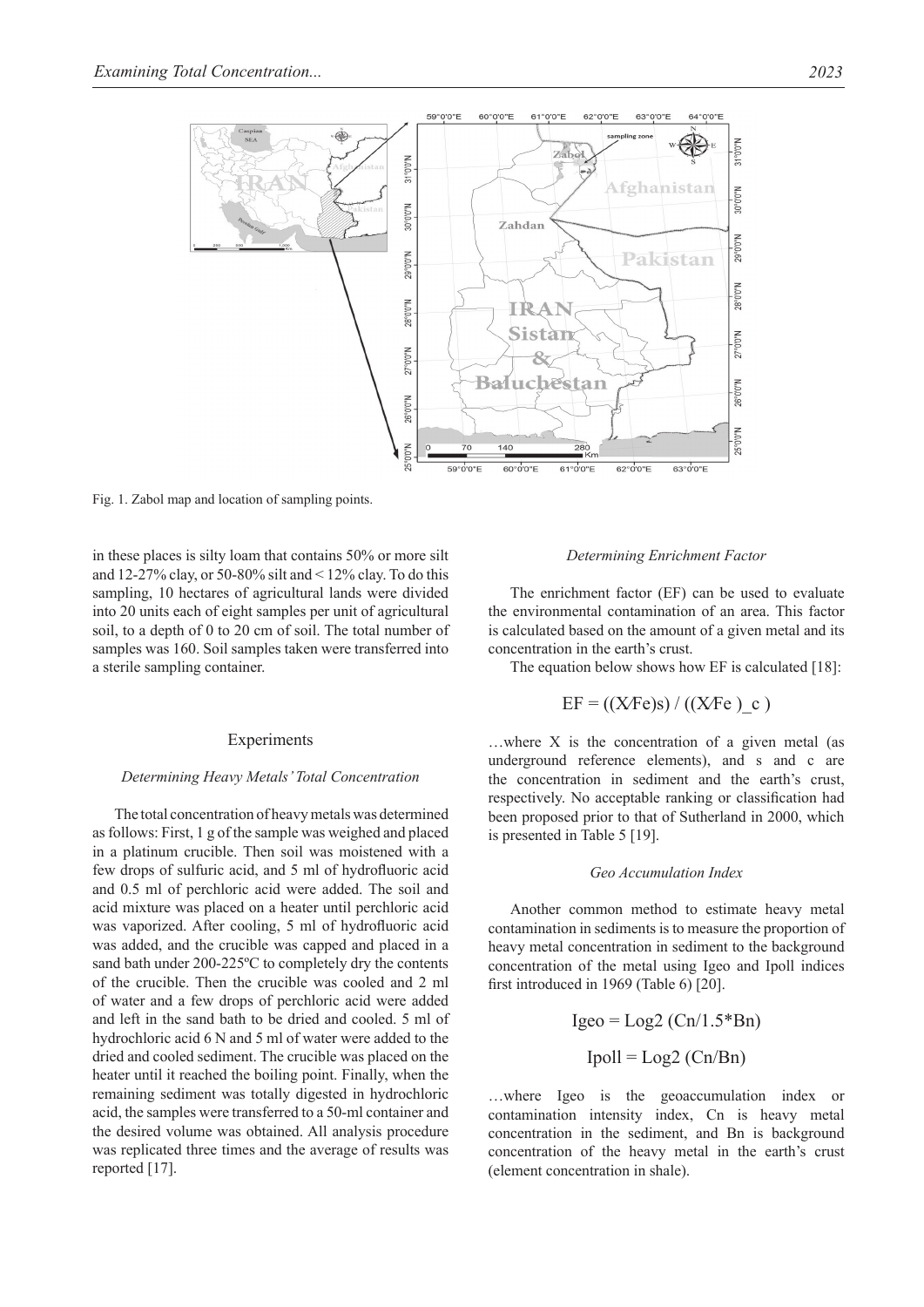#### *Sequential extraction*

The soil samples were sequentially extracted according to the modified Tessier method [21]. The detailed procedures are described as follows:

- 1. Exchangeable fraction: A total of 1 g of air-dried sediment sample was extracted using 20 ml of  $MgCl<sub>2</sub>$  (1 mol/lm pH = 7) for 16 h at room temperature (25-30ºC) under agitation at 160 rpm using a rotary bed.
- 2. Fraction binding to carbonates: The residue from step 1 was extracted using 20 ml of 1 M NaOAc (adjusted to a pH of 5 with HOAc) for 5 h at room temperature under vigorous agitation using a rotary bed.
- 3. Fraction binding to hydrous Fe-Mn oxides: The residue from step 2 was extracted using 20 ml of  $NH<sub>2</sub>OH$  and 4 M HCl in 25%(v/v) acetic acid for in a water bath (96ºC) with occasional agitation.
- 4. Fraction binding to organic matter and sulfides: The residue from step 3 was extracted using 3 ml of 2 M HNO<sub>3</sub> and 30%  $H_2O_2$  (adjusted to a pH of 2 with  $HNO<sub>3</sub>$ ) for 2 h in a water bath (85°C) with occasional agitation. Subsequently, 3 ml of  $H_2O_2$  was added to the extracted solution and left for 3 h at 85ºC. Then, 15 ml of 3.2 M NH<sub>4</sub>OAc in 20% HNO<sub>3</sub> was added to the solution and shaken continuously for 30 min at room temperature.
- 5. Residual fraction: The residue from step 4 was extracted using 8 ml of aqua regia (HCl+HNO<sub>3</sub>).

In each step, after centrifuging for 10 min at 4,000 rpm, the supernatant was separated for analysis [22]. Extracted metals' total concentrations were measured using a Shimadzu AA 7000 atomic absorption spectrophotometer.

#### *Measuring the concentration of metals in wheat*

In order to measure the concentration of heavy metals in different parts (root, stem, and leaf), first 1 g of each plant-powered sample became ash in an electric furnace at 550ºC and after dissolving ash in hydrochloric acid the concentration of given metals in the filtrated solution was measured by atomic absorption spectrometry [23].

#### *Quality Control*

The accuracy and precision of the analysis results were checked by periodic analysis of Standard Reference Materials obtained from the Country Control Laboratory of the Agricultural Ministry. The percentage recoveries for the soil samples for iron, lead, copper, zinc, and nickel were 96.2, 94.8, 95, 95.4, and 94.7, respectively. The percentage recoveries of wheat plants for iron, lead, copper, zinc, and nickel were 96, 98, 97.1, 95.9, and 97, respectively. Blank and standard solutions were used to calibrate the instruments. The  $\mathbb{R}^2$  values were 0.9994, 0.9995, 0.9996, 0.9997, and 0.9998 for iron, lead, copper, zinc, and nickel, respectively

#### **Results**

The results of measuring the concentration of heavy metals in agricultural soil in central Sistan showed that among studied metals, the max average concentration was for iron (340.96 mg/kg) and the min average concentration was for copper (7.26 mg/kg) so that the average concentration of metals according to Table 1 is as follows:

$$
Fe > Pb > Zn > Ni > Cu
$$

By comparing the results of the concentrations of heavy metals with WHO standards (Table 2), we can observe that the average concentration of iron in studied soil is less than the global standard limit. Also, nickel concentration is equal to 18.5 mg per kg. By comparing nickel concentrations with WHO standards we observed that it is less than the global standard limit. Copper and zinc concentrations in studied soil were equivalent to 7.26 mg/ per kg and 19.86 mg/ kg, respectively, which are less than the global standard limit, and the average concentration of lead in agricultural soil in central Sistan is 29.909 mg/kg, which is within the global standard limit.

As part of the work, different geochemical indices were calculated for grading agricultural soil contamination levels in central Sistan (Table 3).

The results of the contamination factor (cf) for heavy metals in agricultural soil in central Sistan (Table 3) and a comparison with the gradation of contamination level of sediments (Table 4) show that iron, nickel, copper, and zinc were at low contamination levels and lead in terms of this index was at medium level.

Table 1. Concentrations of trace metals in agricultural soil in central Sistan (mg/kg).

| <b>STD</b> | <b>MEAN</b> | <b>MIN</b> | <b>MAX</b> |    |
|------------|-------------|------------|------------|----|
| 223.94     | 340.96      | 71.33      | 1,084.23   | Fe |
| 6.53       | 18.56       | 5.07       | 27.170     | Ni |
| 8.07       | 7.26        | 0.78       | 29.91      | Cu |
| 19.01      | 198.6       | 269        | 67.89      | Zn |
| 8.50       | 29.909      | 18.75      | 54.19      | Pb |

Table 2. WHO Concentrations for trace metals in soil [24]  $(mg/kg)$ .

| Medium<br>pollution | Low pollution | Severe<br>pollution |    |
|---------------------|---------------|---------------------|----|
| 3,000               | 2,000         |                     | Fe |
| 36                  | 23            | 49                  | Ni |
|                     | 35            |                     | Cu |
| 290                 | 120           | 460                 | Zn |
| 83                  | 36            | 130                 | Pb |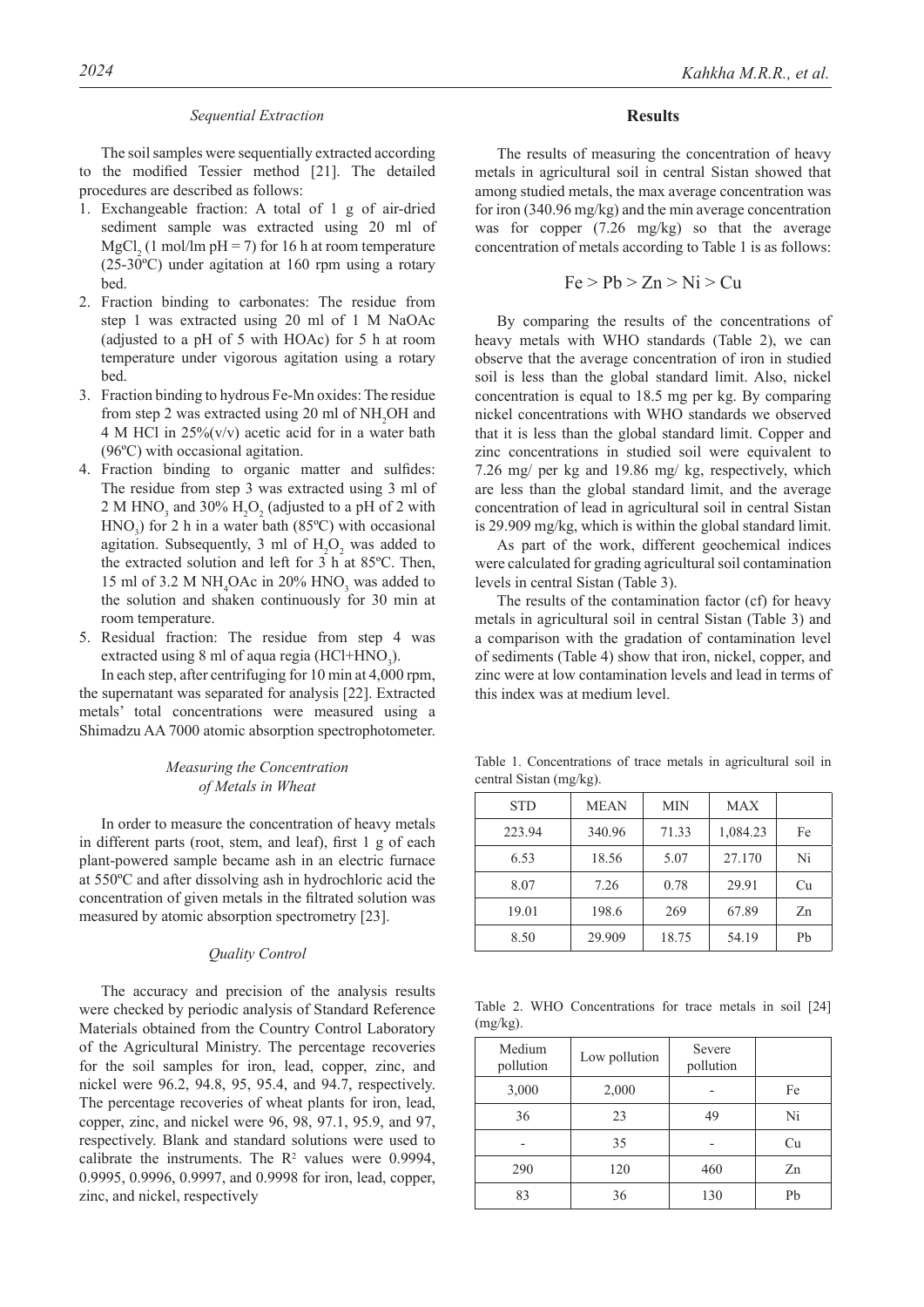Table 3. Different geochemical indices in agriculture soil in central Sistan.

| <b>IPOLL</b> | <b>LGEO</b> | EF    | CF   |    |
|--------------|-------------|-------|------|----|
| $-7.1$       |             | $-1$  | 0.07 | Fe |
| $-1.4$       | $-2.0$      | 0.01  | 0.37 | Ni |
| $-2.6$       | $-3.21$     | 0.04  | 0.16 | Cu |
| $-1.82$      | $-2.4$      | 0.02  | 0.28 | Zn |
| $-0.004$     | $-0.004$    | 0.004 | 1.49 | Pb |

Table 4. Contamination factor classes with respect to soil quality.

| <b>SOIL QUALITY</b>          | CF         |
|------------------------------|------------|
| LOW POLLUTED                 | CF<1       |
| <b>MODERATLY POLLUTED</b>    | 1 > CF > 3 |
| <b>CONSIDERABLE POLLUTED</b> | 3 > CF > 6 |
| <b>HIGHLY POLLUTED</b>       | CF > 6     |

Comparing the results obtained from the index Igeo (Table 4), Table 5 shows that the index of agricultural soil Ipoll Igeo and central part of Zabol in terms of heavy metals studied are completely non-polluting. By calculating Ef index for heavy metals in studied soil range (Table 3) and comparing with Table 5, we found that studied metals had the lowest enrichment, indicating a repulsive environment.

Comparing the results obtained from calculating the Igeo index (Table 4) with Table 5 we found that  $-$ 

Table 5. EF classes with respect to soil quality [25].

| Enrichment at minimum level | EF < 2        |  |
|-----------------------------|---------------|--|
| Medium enrichment           | $EF=2-5$      |  |
| Significant enrichment      | $EF = 5 - 20$ |  |
| Intense enrichment          | $EF=20-40$    |  |
| Very intense enrichment     | EF > 40       |  |

Table 6. Igeo and Ipoll classes with respect to soil quality [20].

| Soil Quality                      | Igeo and<br>Ipoll             | Igeo and<br>Ipoll |
|-----------------------------------|-------------------------------|-------------------|
| Very highly polluted              | 6                             | >5                |
| Highly to very highly polluted    | 5                             | $4 - 5$           |
| Highly polluted                   | 4                             | $3 - 4$           |
| Moderatly to highly polluted      | 3                             | $2 - 3$           |
| Moderatly polluted                | $\mathfrak{D}_{\mathfrak{p}}$ | $1 - 2$           |
| Unpolluted to moderately polluted |                               | $0-1$             |
| Unpolluted                        |                               |                   |

according to Ipoll and Igeo indices in agricultural soil in central Sistan – in terms of heavy metals studied, they are completely non-contaminated.

#### The Results of Sequential Extraction of soil

To determine the degree of mobility, various links of heavy metals to the area soil were measured in five different phases. These phases include the following (Fig. 2).



Fig. 2. Average percentage sequentially extracted of trace metals in agricultural soil in central Sistan.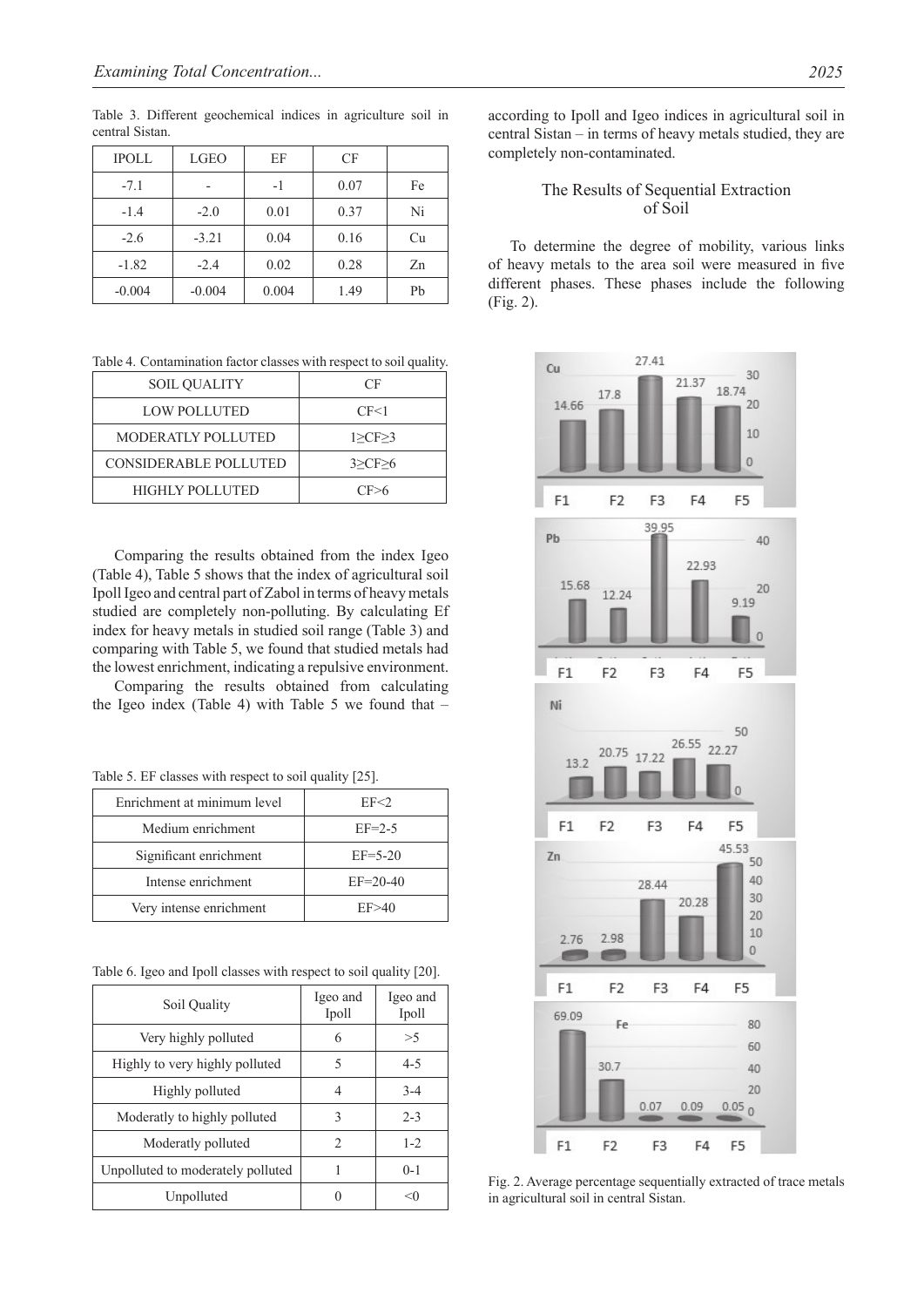|                 | $Mean \pm STD$  |                 |              |
|-----------------|-----------------|-----------------|--------------|
| Seed            | <b>Stem</b>     | Root            | Trace metals |
| $0.26 \pm 0.02$ | $0.14\pm0.05$   | $0.15 \pm 0.13$ | Ni           |
| $1.39 \pm 0.5$  | $1.26 \pm 0.4$  | $0.92 \pm 1.18$ | Zn           |
| $0.86 \pm 0.19$ | $0.86 \pm 0.17$ | $0.56 \pm 0.2$  | Cu           |
| $0.46 \pm 0.37$ | $7.57 \pm 5.87$ | 19.75 ± 4.23    | Fe           |
| $0.82{\pm}4.36$ | $0.43 \pm 2.17$ | $0.87 \pm 0.61$ | Ph           |

Table 7. Concentrations of trace metals in wheat in central Sistan  $(mg/kg)$ .

#### The Results of Wheat

The results of measuring concentrations of heavy metals in wheat are expressed in Table 7.

#### **Discussion**

The results for the total concentration of iron in this study indicate in Table1 that the metal is consistent with the results of Shahbazi et al., who showed that average concentrations of copper, nickel, and zinc in the study area were less than the maximum acceptable concentrations for agricultural land in other countries [26]. But mean concentration of chromium was higher than the maximum acceptable concentrations in Poland, Canada, and Australia, so we can say that the area is contaminated to some extent by chromium [27]. Also, the study results are not consistent with the results of Tabari et al., who examined the effect of irrigation by urban wastewater on the accumulation of iron, copper, and lead in forest soil (acacia), and the results of determining the concentrations of heavy metals in water samples (urban wastewater and sewage) and soil showed that urban wastewater and irrigating soil with it had high levels of the above heavy metals [28], but no nickel contamination was observed in central Sistan, so the results are not consistent with the results of Diz (2002) [11] and Harchegani (2013) [29]. In this study, lead has been obtained within the global standard limit and the value is not problematic for crops. In studies of Kahkha (2009) [9], Tabari [28], Diz [11] and Beigi [29], lead values are incompatible with the present study. Zinc values are less than the limit, which is consistent with the results of Kahkha and Shahbazi [9] and inconsistent with the results of Harchegani and Diz [11, 29]. It seems that low values of heavy metals in agricultural soil in central Sistan are due to the area soil irrigation through Hirmand River water, and farmers do not use urban wastewater. Also, due to the lack of industrial plants (lack of human resources), amounts of iron, lead, nickel, zinc, and copper in soil are less than WHO standards (Table 2). Although the use of pesticides and chemical fertilizers will cause low input and accumulation of heavy metals in the soil, planning a continuous monitoring system is necessary, especially in

Helmand River water that flows from Afghanistan to Iran with no precise control over the emission of pollutants into the water in Afghanistan. The results for heavy metals are only due to the area geology, and then the area soil in terms of heavy metals studied is suitable for agricultural purposes.

Given that even if values of heavy metals obtained are less than the standard limit, regarding the link type between the metal and soil, a part of the metal in soil can be absorbed by plants. In this study, five chemical phases were examined, showing metals' availability for living beings.

The results of sequential extraction shown in Fig. 2 indicate that iron had the max percentage of exchangeable phase, about 70% is available for plants, and the minimum percentage was related to zinc. The theory that the exchangeable part in the soil is very toxic and important in terms of availability for living beings has been widely accepted [30]. The part easily enters water and through absorption enters living beings' bodies [31]. Most heavy metals entering the environment through human activities are in an exchangeable part [32].

In the carbonate phase, 30.7% is iron, 20.75% is nickel, 2.98% is zinc, 17.8% is copper, and 15.68% is lead. Studies show that heavy metals related to the carbonate phase have poor links that by a little change of the environment, especially in pH, enter the water [22]. Therefore, regarding two first phases iron is mainly absorbed by plants in the area.

Iron sulfide and the manganese-related part is considered one of the best geochemical phases to control heavy metals' behavior in the sediment. For the part is linked to the sediment under natural conditions of the environment [33]. The link is changed by environmental changes (pH) [34]. Lead is the main part of the link (39.95%). Also, about one-third of zinc and copper in the phase shows that the metals are not available to plants. Although the phase linked to organic materials causes a moderate limit to the sediment and metal link, it is likely that living beings can use the metals in the phase. The phase is composed of .09% iron, 26.55% nickel, 20.28% zinc, 21.38% copper, and 23.93% lead. Heavy metals with human origin in the environment are totally introduced as inorganic compounds easily absorbed by the sediment with poor physicochemical links [35]. There is no concern about remaining metals in the phase, although the presence of an element in the phase shows that we should expect low mobility for the phase is a strong one [36]. The phase is composed of 53.45% zinc – the highest percentage. The lowest percentage is for iron.

Comparing the results with risk assessment code (RAC) classification, showing evaluation of metals' risk in the soil, showed that iron had maximum mobility. 99% of total concentration of the metal can enter the environment. Copper and Nickel are ranked No. 4 in terms of RAC, with high risk to the environment that under natural conditions more than 30% of the link can be separated by the soil. Lead risk is moderate so that the two previous metals have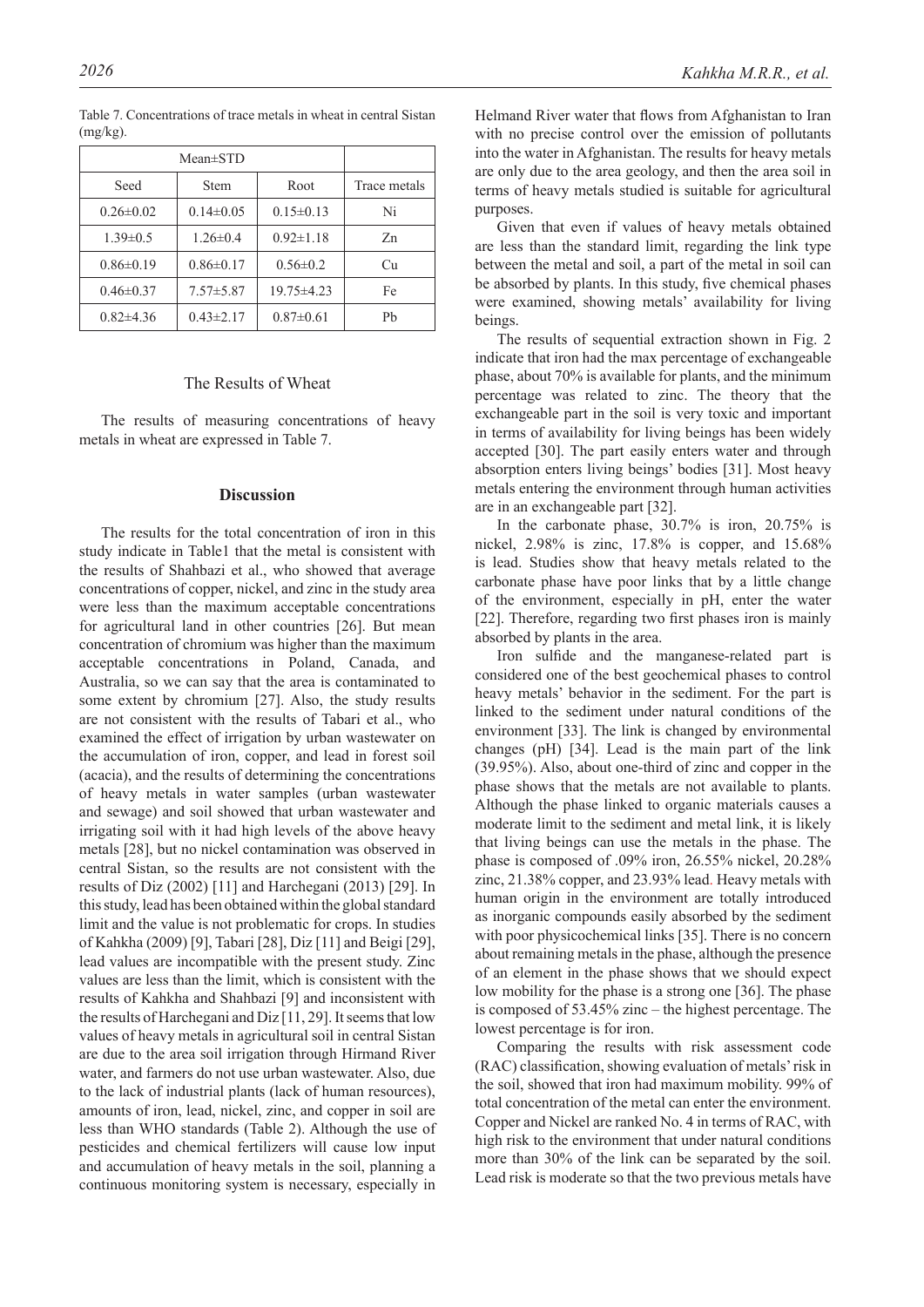better conditions. Zinc has the lowest mobility in terms of RAC and is ranked No. 2. Classification of heavy metals measured by % is:

 $Iron(99\%) > Nickel(33\%) > Copper(31\%)$  $>$  Lead(27%)  $>$  Zinc(6%)

- Lead concentration recommended by WHO and FAO is 0.2.
- The nickel threshold limit in cereals has been determined at 1.63 mg/ kg, and nickel average concentration in wheat is less than the allowed limit, with average concentration of nickel is as seed  $>$  stem > root.
- Average concentration of zinc in wheat is less t han value recommended by WHO and FAO (27.4 mg/kg), so zinc concentration in the samples is within the allowed limit. Zinc deficiency is one of the most common deficiencies of micronutrients in calcareous and alkaline soil. The main reason is lack of available zinc in soil. Calcareous soil has an alkaline reaction. Consequently, any plants are striving for micronutrients such as iron, zinc, copper, and magnesium.
- The maximum allowed concentration of copper in cereals based on WHO/ FAO has been reported as 3 mg per kg, and average copper concentration of wheat tested was less than the recommended limit.

#### **Conclusions**

Considering that in central Zabol wastewater is not used for farm irrigation, as well as due to the lack of industrial plants (absence of lead sources, etc.), values of iron, lead, nickel, zinc, and copper in area soil was less than the WHO standard. In conducted studies in industrial cities, lead and zinc concentrations – because of air pollution and fossil fuels – are more than the measured standard limit, while values of the two metals were measured less than the standard limit in this study area. Also, the availability of lead and zinc because of air pollution in industrial cities was high. In a study carried out on soil in Zabol, values of the two metals had the min availability among studied metals.

#### **References**

- 1. MACFARLANE G.R., BURCHETT M.D. Cellular distribution of copper, lead and zinc in the grey mangrove. Avicennia marina (Forsk.) Vierh. Aquatic Botany. **68** (1), 45, **2000**.
- 2. DEFEW L., MAIR J., GUZMAN H. An assessment of metal contamination in mangrove sediments and leaves from Punta Mala Bay, Pacific Panama. Mar. Pollut. Bull. **50** (5), 547, **2005**.
- 3. IOVEN E.W.S., KUCHARSKI R., SZDZUJ R. Human health risk assessment case study: an abandoned metal site in Poland. Chemosphere. **47** (5), 507, **2002**.
- 4. AHMAD K., MEHDI Y., HAQUE R., PULAKESH M. Heavy metal concentrations in some macrobenthic fauna of the Sundarbans mangrove forest, south west coast of Bangladesh. Environ. Monit. Assess. **177** (1), **2011**.
- 5. GHREFATA H., YUSUF N. Assessing Mn, Fe, Cu, Zn, and Cd pollution in bottom sediments of Wadi Al-Arab Dam, Jordan. Chemosphere. **65** (11), 2114, **2006**.
- 6. VODYANITSKII Y.N., Methods of Sequential Extraction of Heavy Metals from Soils: New Approaches and the Mineralogical Control (A Review). SOIL CHEMISTRY. **39**  (10), 1074, **2004**.
- 7. CHAO T. Use of partial dissolution techniques in exploration geochemistry. Journal of Geochemical Exploration. **20**, 101, **1984**.
- 8. STERCKEMAN T., DOUAY F., PROIX N., FOURRIER H., PERDRIX E. Assessment of the contamination of cultivated soils by eighteen trace elements around smelters in the North of France. Water, Air, Soil Pollut. **135** (1-4), 173, **2002**.
- 9. KAHKH M.R.R., KEYKHII M ., REZAIE H. Assessment of heavy metal concentratioins in soil and plants irrigated with urban sewage. Qurterly Journal of Rostamineh. **3** (2), 19, **2009** [In Persian].
- 10. ZHANG H., CUI B., XIAO. R., ZHAO R. Heavy metals in water, soils and plants in riparian wetlands in thePearl River Estuary,South China. Procedia Environmental Sciences. **2**, 1344, **2010**.
- 11. DIZ H.R. An Assessment of Sediment Quality in Presque Isle Bay Erie, Pennsylvania (Final Report, Department of Environmental Science & Engineering Gannon University). **33**, **2002**.
- 12. ANDRADE PASSOS E., ALVES J., DOS SANTOS I., PATROCINIO H J., GARCIA C., SPINOLA COSTA A. Assessment of trace metals contamination in estuarine sediments using a sequential extraction technique and principal component analysis. Microche mical Journal. **96**, 50, **2010**.
- 13. NEMATI K., ABU BAKAR NK., ABAS MR., SOBHANZADEH E. Speciation of heavy metals by modified BCR sequential extraction procedure in different depths of sediments from Sungai Buloh, Selangor, Malaysia. Journal of Hazardous Materials. **192** (1), 402, **2011**.
- 14. ALSONO CASTILLO M.L., VEREDA ALSONO A., SILES COEDERO M.T., CANO PAVON J.M., GARCIA DE TORREA A. Fractionation of heavy metals in sediment by using microwave assisted sequential extraction procedure and determination by inductively coupled plasma mass spectrometry. Microche mical Journal. **98**, 234, **2011**.
- 15. XIAO R., BAI J., GOA H., HUANG L., HUANG CH., LIO P. Heavy metals (Cr and Ni) distribution and fractionation in cropland soils from reclaimed tidal wetlands in Pearl River estuary, South China. Procedia Environmental Sciences. **13**, 1684, **2012**.
- 16. GAO X., TUNG C., CHEN A., Heavy metal pollution status in surface sediments of the coastal Bohai Bay. water reaserch. **46** (6), **2012**.
- 17. PAGE A., R MILLER., KENNY D. Method of soil analysis. Part 2:Chemical and microbiological propertis.American society of Agronomy.Soil Sience Society of American. Wisconsin.USA. 1159, **1982**.
- 18. SIYUE L., QUANFA Z. Risk assessment and seasonal variations of dissolved trace elements and heavy metals in the Upper Han River, China, Journal of Hazard Material. **181**, 1051, **2010**.
- 19. SUTHERLAND R. Bed Sediment-Associated Trace Metals in an Urban Stream, Oahu, Hawaii. Environmental Geology. **39**, 611, **2000**.